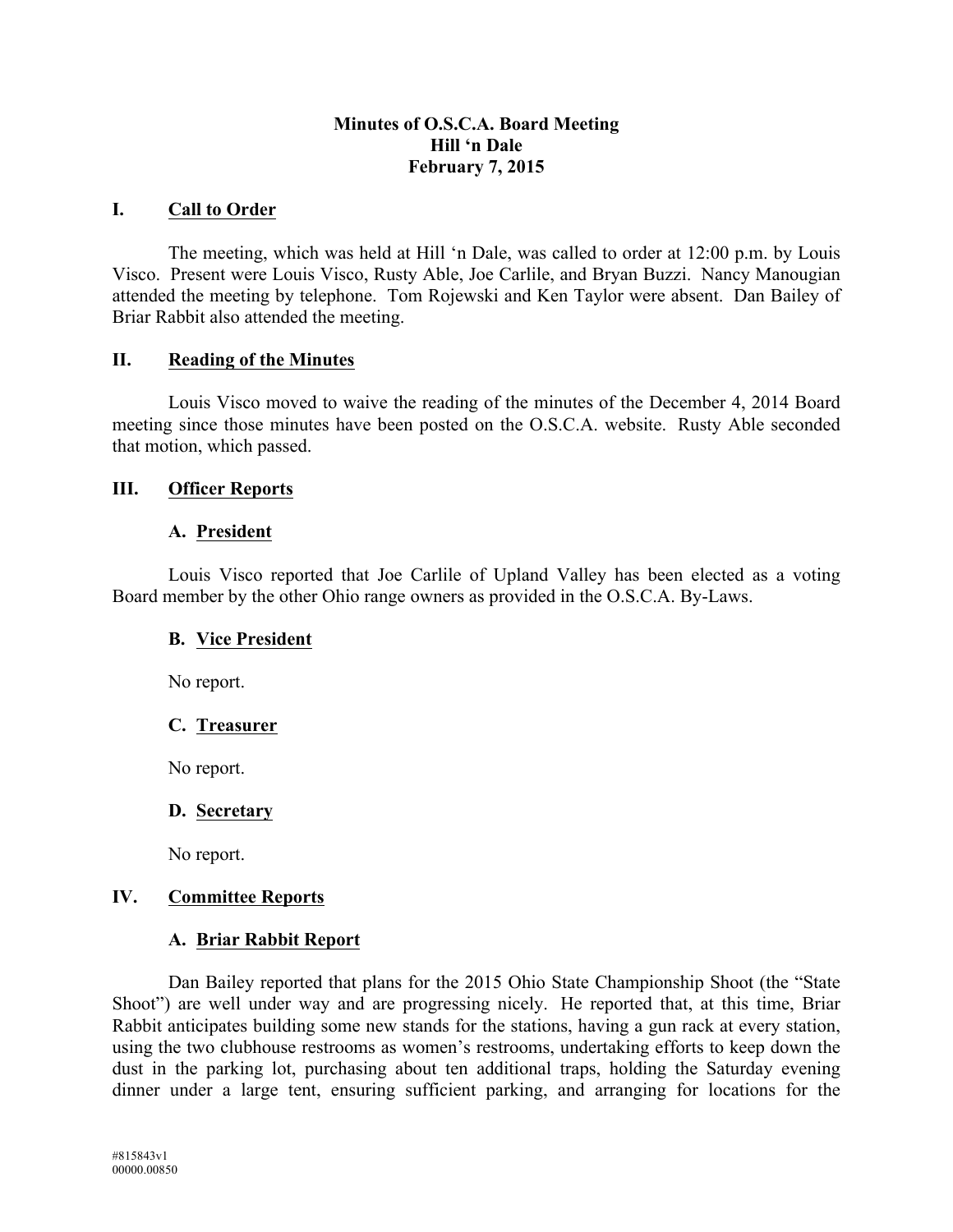vendors. At this time, Dan anticipates having two rotations for the State Shoot and approximately seventeen stations.

## **B. Trophies**

Rusty Able reported that the O.S.C.A. has four options for trophies for the State Shoot: (1) plates by Wendell August at a cost of approximately \$4,164; (2) belt buckles on display stands by Jim White at a cost of approximately \$5,055; (3) belt buckles (no display stands) by Creative Casting at a cost of approximately \$5,500; and (4) acrylic trophies in the shape of the State of Ohio by Custom Acrylic at a cost of approximately \$6,253. It was noted that Jim White has satisfactorily supplied the O.S.C.A. with a different type of trophy for past Ohio State shoots. After the Board discussed these options, Louis Visco moved that the Board accept Jim White's proposal, which is approximately in line with the amount the O.S.C.A. spent on trophies in the last few years. Joe Carlile seconded that motion, which passed.

The Board also determined that separate, larger trophies should be purchased and presented to the HOA winners (in state and out-of-state) in the Main Event and the FITASC Event.

### **C. Pins**

Louis Visco reported that he obtained a bid for pins for the State Shoot in the amount of approximately \$1,000. After discussion of whether O.S.C.A. funds should be spent on pins, Rusty Able moved that pins not be purchased for this year's State Shoot. Bryan Buzzi seconded that motion, which passed.

## **D. Raffles/Shirts**

Bryan Buzzi reported on his efforts to obtain shirts to be distributed to each shooter at the State Shoot. The Board discussed potential styles and colors for the shirts, as well as the potential cost of the shirts. The Board requested Bryan to pursue investigation of a dry fit shirt that could be acquired for approximately \$10-12/shirt. Bryan will obtain final quotes for the costs of the shirts and distribute photos of various colored shirts to the Board. The Board will review this information at the next Board meeting and will make a decision regarding the shirts at that meeting.

Bryan reported that Federal may donate some shells to be given away to winners at the State Shoot. Bryan also reported that he is trying to obtain donations of guns that could be raffled at the State Shoot. He will also try to obtain other donations from State Shoot vendors that could be raffled at the State Shoot.

#### **E. Winscore Update**

The State Shoot has been placed on the Winscore calendar.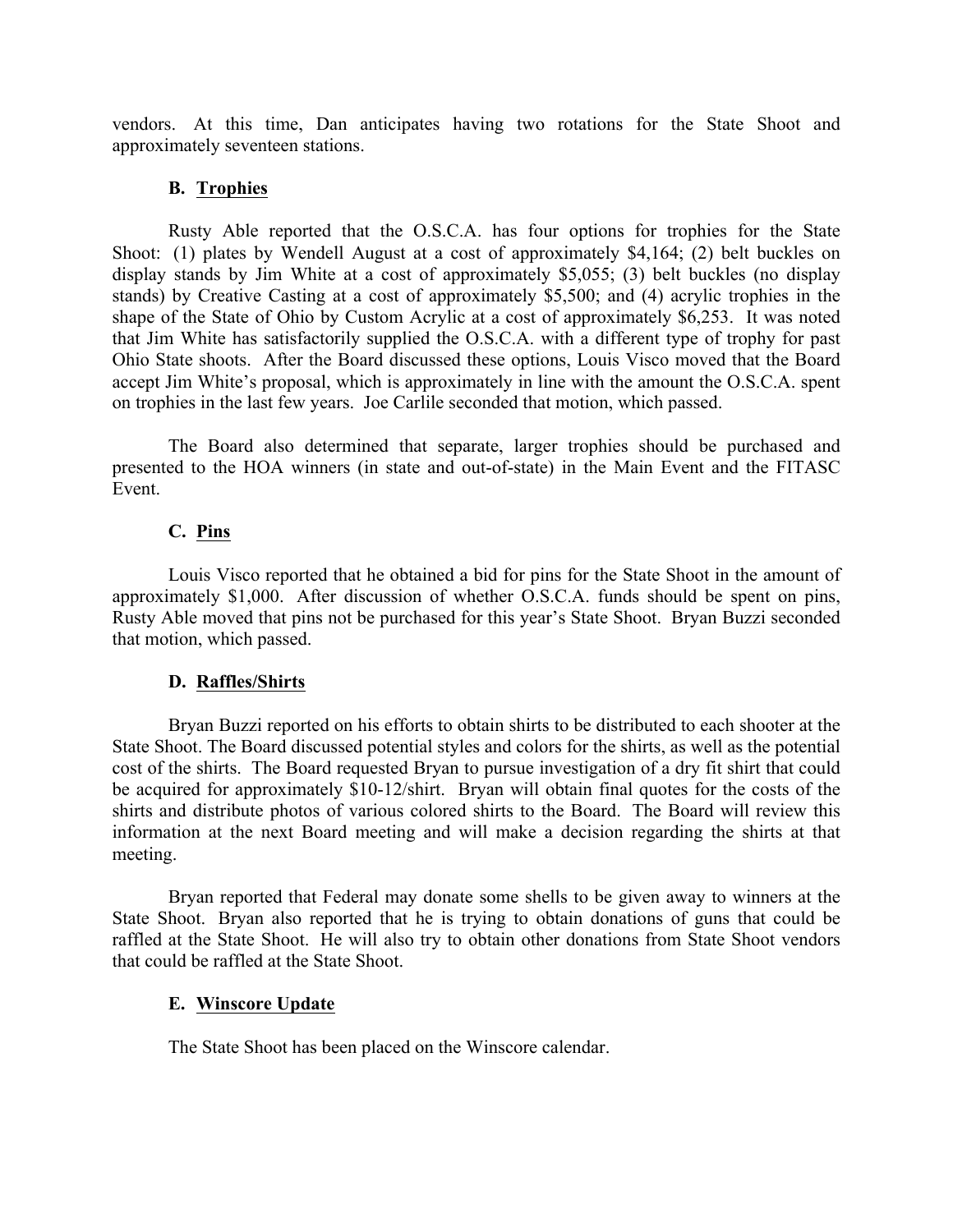## **V. Unfinished Business**

### **A. Website Update**

Drew Lieske of Dead Pair Designs, who has been retained to update the O.S.C.A. website, will place a link to Winscore on the website to enable shooters to register for the State Shoot.

#### **B. Definition and Selection of Board Trustees**

Louis Visco is in the process of drafting a provision for the O.S.C.A. By-Laws recognizing the position and duties of Board Trustees. Mike Rickenbacker has indicated a willingness to serve as Board Trustee and has begun to so serve.

### **C. Hall of Fame Award**

The Board discussed the Hall of Fame Award. The recipient of that Award will, as in the past, be selected by past presidents of the O.S.C.A. The past presidents are currently considering potential candidates for the Hall of Fame award. Louis Visco will draft a provision to be placed in the O.S.C.A. By-Laws recognizing the O.S.C.A.'s funding of the Hall of Fame Award.

### **D. New Perpetual Award**

The Board continued its discussion of which class of shooters should be eligible for a new perpetual award at the Ohio State shoot. The attending Board members focused much inquiry on possible recognition of the winner of the veterans class, given the high number of participants in that concurrent class at the recent Ohio State shoots. The award will be donated to the O.S.C.A. by Todd Kemmerer. Further discussion will take place at the next Board meeting.

#### **VI. New Business**

## **A. Selection of Target Setter for the State Shoot**

Todd Kemmerer contacted Pat Lieske to determine if he could set targets for the State Shoot. Due to other commitments, Mr. Lieske declined. The Board is now considering Kevin Combes and Heyward Cunningham as potential target setters for the State Shoot. The Board intends to make a final determination regarding the target setter for the State Shoot at the next Board meeting.

#### **B. Requests for O.S.C.A. Participation and Promotion**

The Board has received requests for the O.S.C.A. to participate in the promotion of nonregistered events or events other than the State Shoot. These requests include both monetary and non-monetary promotion. After discussion, the Board determined that the O.S.C.A. budget does not allow for monetary promotion of such events. In addition, the Board determined that the